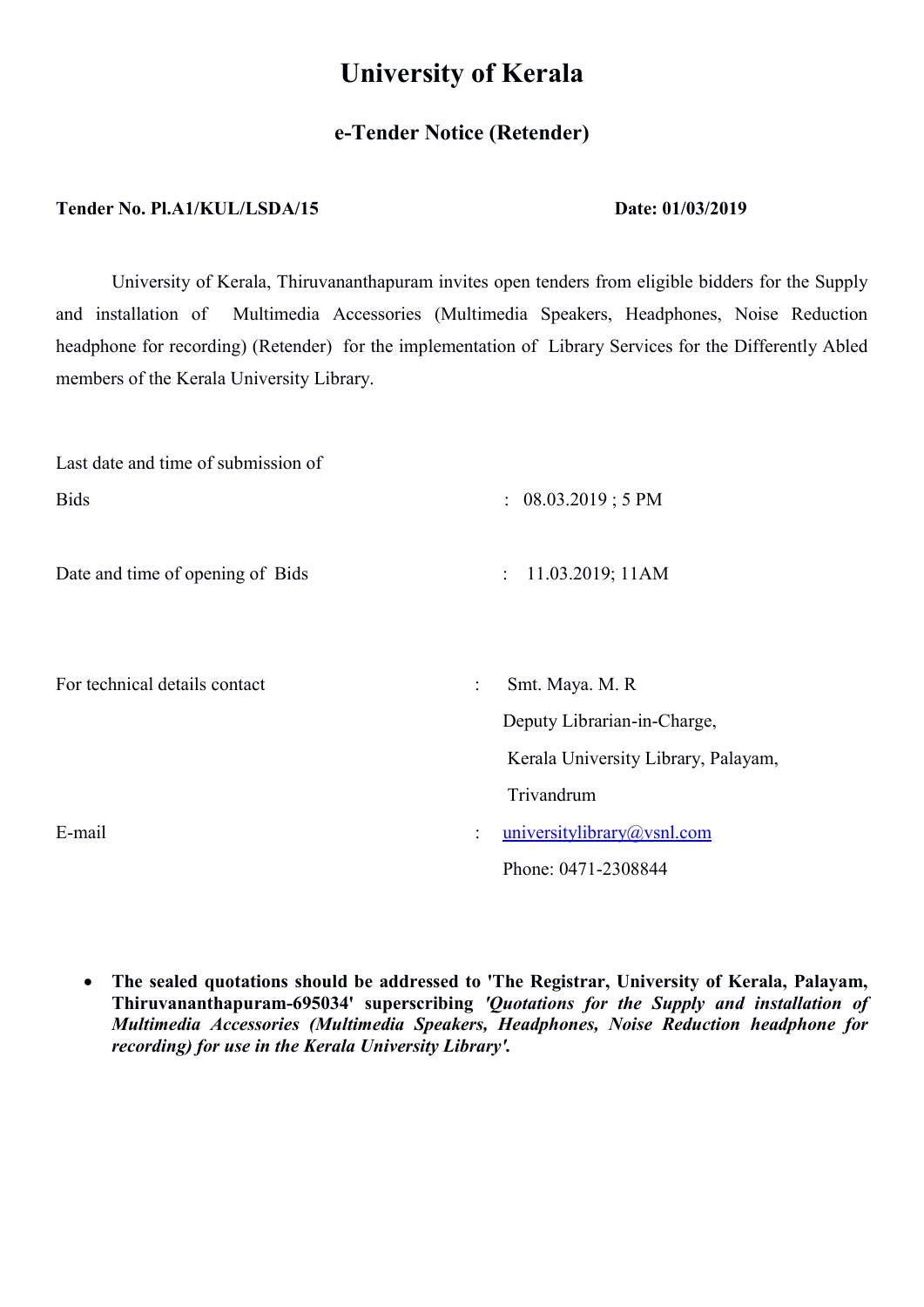### Terms and Conditions

- 1. The Bids should be submitted with relevant information / documents / acceptance of all terms and conditions, strictly as described in this document.
- 2. The bidder should submit the following along with the bid:
	- Detailed technical compliance of the product quoted with cross reference
	- Brochure and literature of the product quoted establishing its Brand, Make, Model and Technical Specifications.
- 4. List of addresses of Offices/Company's Service Centres.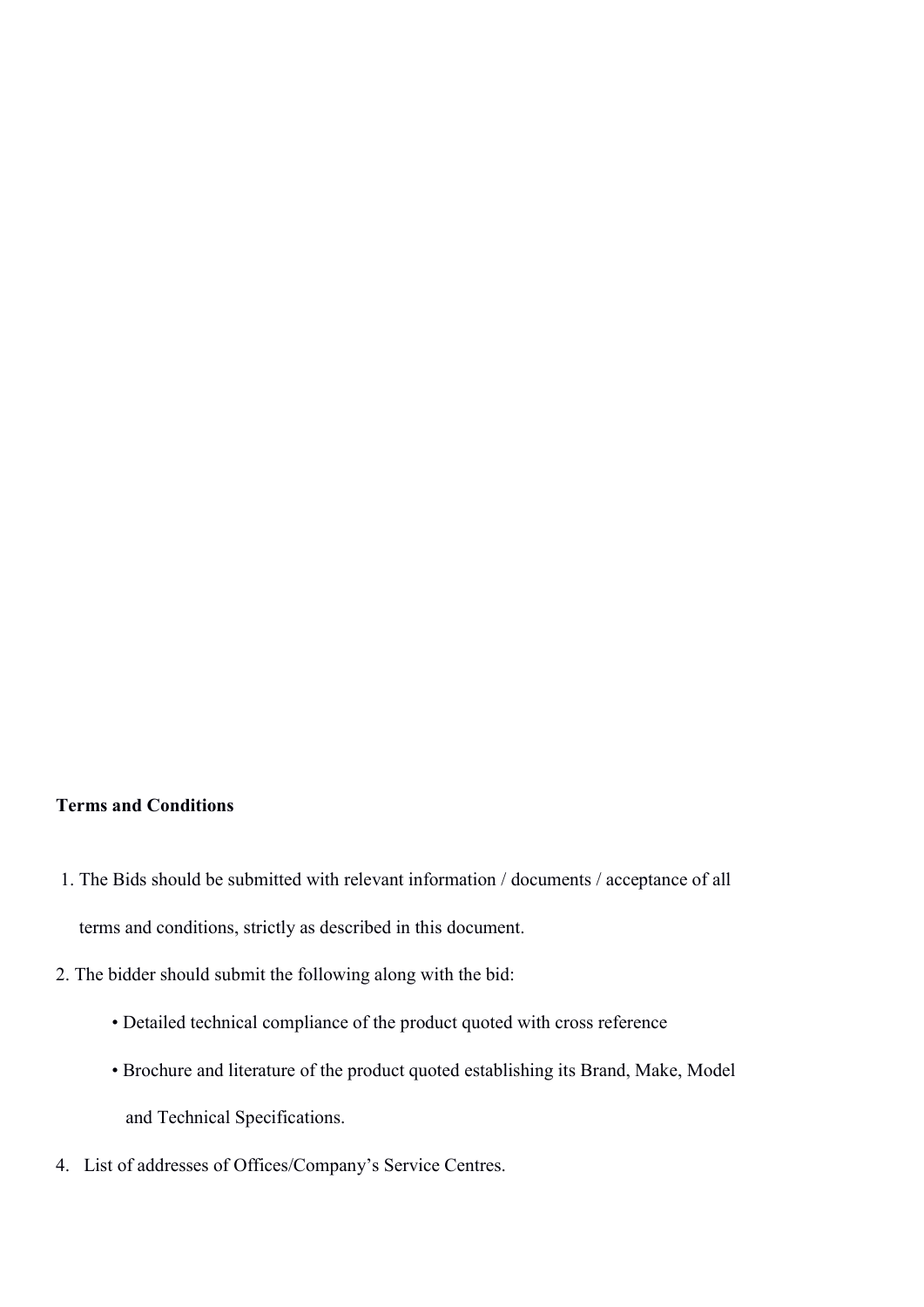The rate quoted must be inclusive of all charges and taxes, whatsoever is applicable on supply of quoted equipments and services. It should be the responsibility of the successful bidder to install the equipment at respective sites and no extra charges will be paid on that account. (Please see Annexure-II).

- 5. The specification given is the minimum configuration that is/are required. Vendors may choose to supply higher/better/enhanced systems/ peripherals, but their financial quotes shall be treated as if they have been offered for the specified configuration only.
	- 6. The bid shall be typed and signed on all pages by the bidder or a person duly authorized to bind the bidder to the contract.
	- 7. The bidder is expected to examine all instructions, forms, terms, condition, and technical specifications in the tender Documents. Failure to furnish all information required by the tender Documents or submission of a bid not substantially responsive may result in the rejection of its bid.
	- 8. The prices should be quoted in INR.
	- 9. Tender once received will not be returned.
	- 10. Offer shall be valid for six months.
	- 11. Scope of work includes

a) Supply and installation of Multimedia Accessories (Multimedia Speakers,

Headphones, Noise Reduction headphone for recording).

b) All the above works are in accordance with technical specifications as per

#### Annexure -1.

#### Eligibility for Bidders:

- 1. Bidder should be a company registered in India under the Company Act or should be Public sector organization. Relevant copies of registration certificates should be attached.
- 2. The bidder must be an Original Equipment Manufacturer (OEM) of hardware components or an Authorized Distributor of OEM of hardware components.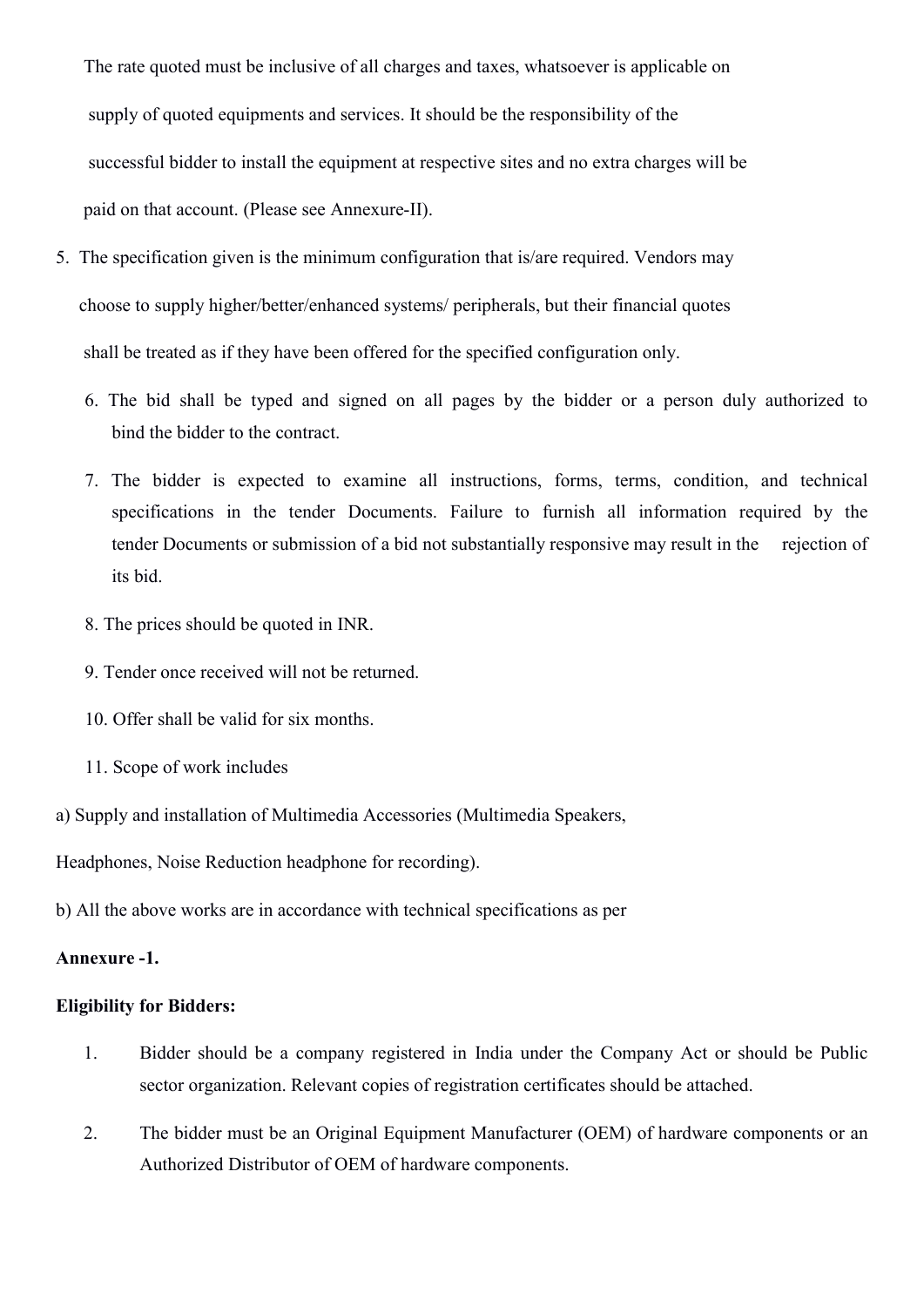- 3. The bidder should be experienced in the supply of hardware in India. A satisfactory installation certificate from the claimed institution shall be attached with the Pre-qualification bid.
- 4. The bidder should be a manufacturer or authorized dealer / authorized agent of the stores specified in the tender specifications.

## Warranty & AMC

i. After the successful installation of the hardware it should be supported onsite on a demanding basis for two years without any additional charges and after that for an agreed rate.

## ANNEXURE-1

## TECHNICAL SPECIFICATIONS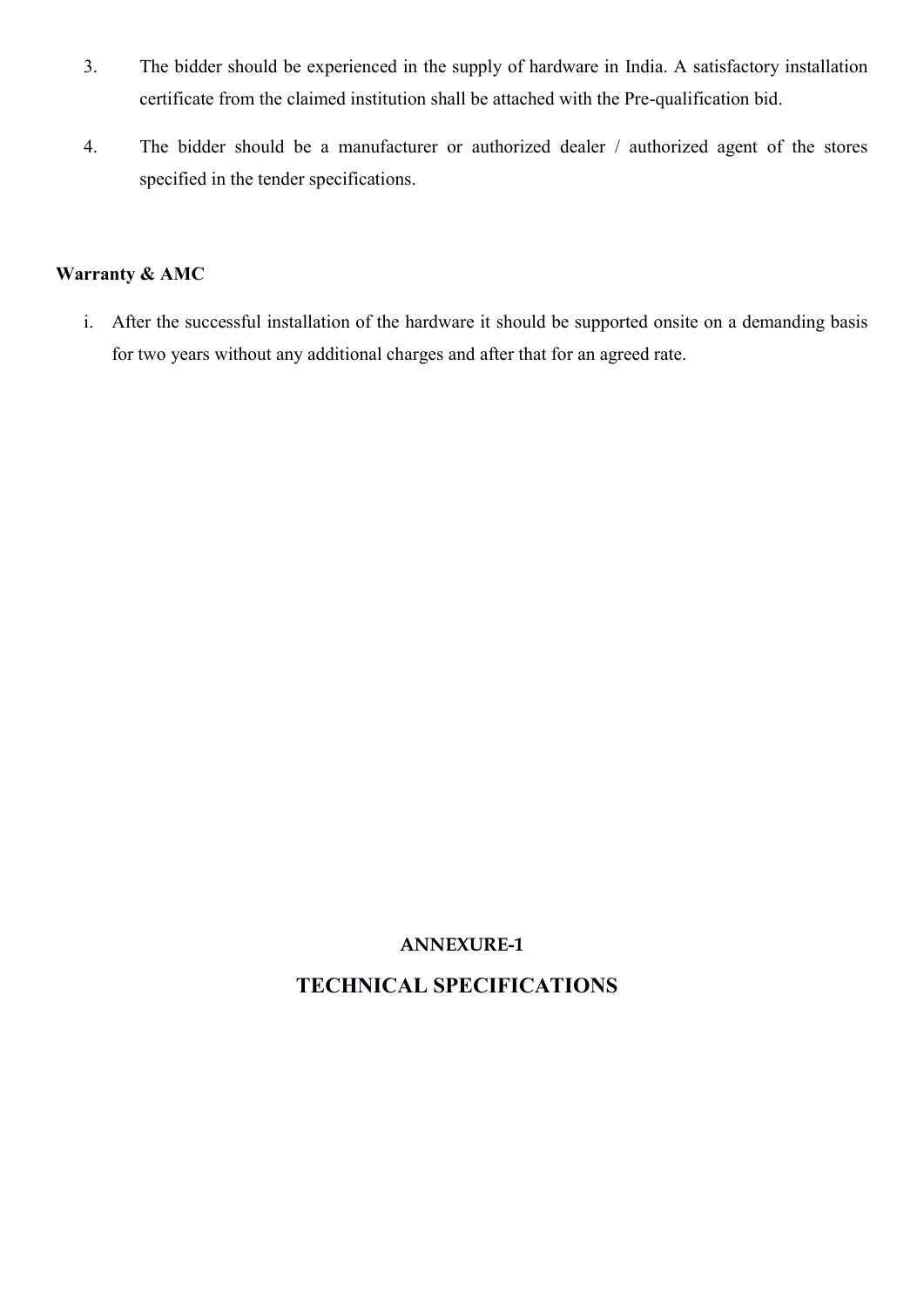| Sl. No | <b>Description</b>                     | <b>Compliance (Yes/No)</b> | <b>Remarks</b> |
|--------|----------------------------------------|----------------------------|----------------|
|        | <b>Multimedia Speakers</b>             |                            |                |
|        |                                        |                            |                |
|        | USB Stereo Speaker, One Year Warranty, |                            |                |
|        | Sony/Creative/JBL/Altec Lansing        |                            |                |
|        | <b>Headphone</b>                       |                            |                |
|        |                                        |                            |                |
|        | <b>EXTRA BASS Headphone</b>            |                            |                |
|        | 3.5mm single pin, One Year Warranty    |                            |                |
|        | (OEM)                                  |                            |                |
|        | <b>Noise Reduction Headphone For</b>   |                            |                |
|        | <b>Recording</b>                       |                            |                |
|        |                                        |                            |                |
|        | Noise Cancelling Headphones            |                            |                |
|        | One Year Warranty                      |                            |                |
|        | Sony/Creative/JBL/Altec Lansing        |                            |                |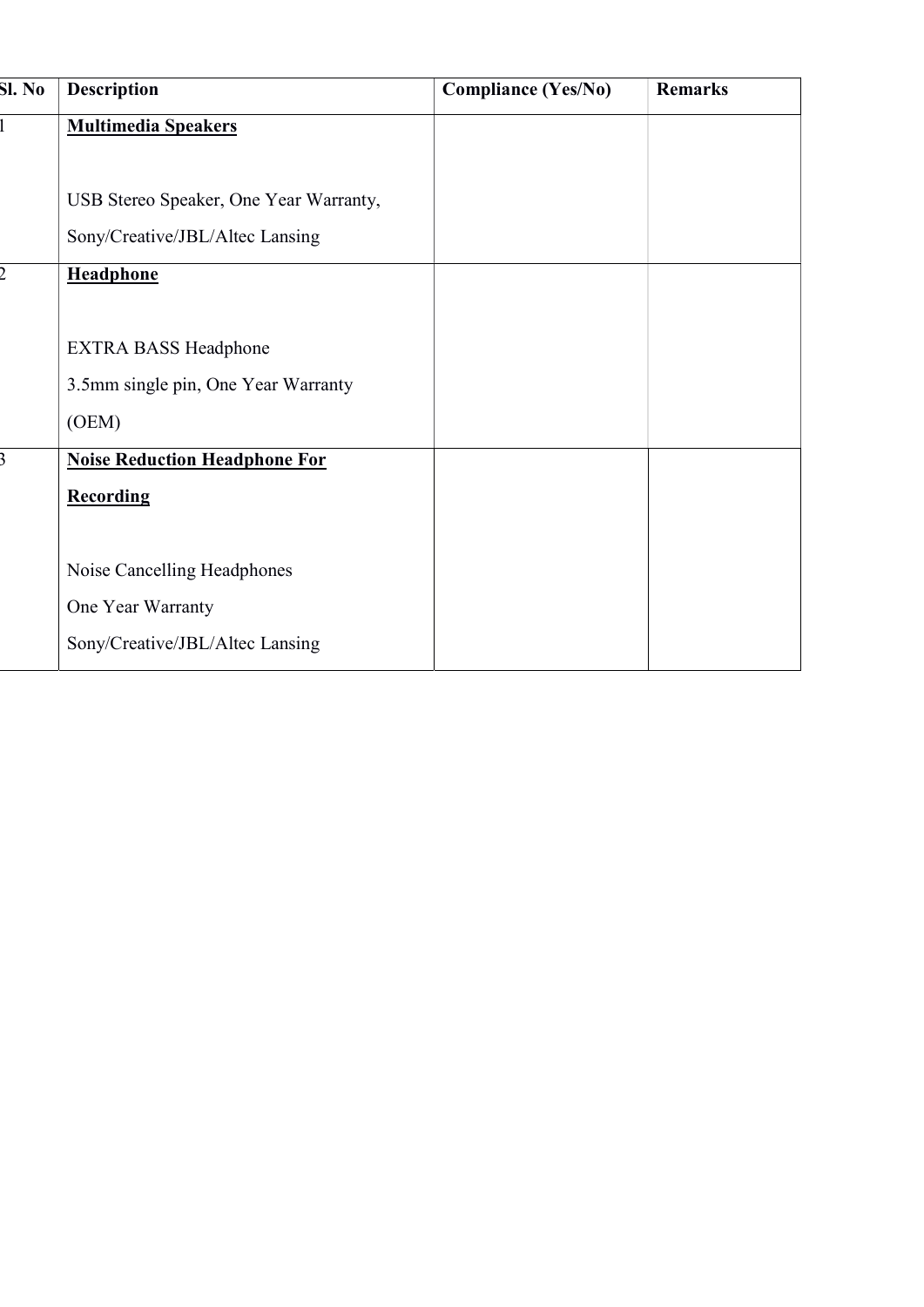# ANNEXURE-II QUOTING PRICE

| SI. | <b>Product description</b> | Qty | Unit                 | <b>Total Cost</b> | <b>GST</b> | Cost          |
|-----|----------------------------|-----|----------------------|-------------------|------------|---------------|
| No. | (2)                        | (3) | <b>Cost (without</b> | $(5)=(3)^*(4)$    | (6)        | inclusive of  |
| (1) |                            |     | Tax)                 |                   |            | <b>Taxes</b>  |
|     |                            |     | (4)                  |                   |            | $(7)=(5)+(6)$ |
|     |                            |     |                      |                   |            |               |
|     |                            |     |                      |                   |            |               |
|     |                            |     |                      |                   |            |               |
|     |                            |     |                      |                   |            |               |
|     |                            |     |                      |                   |            |               |